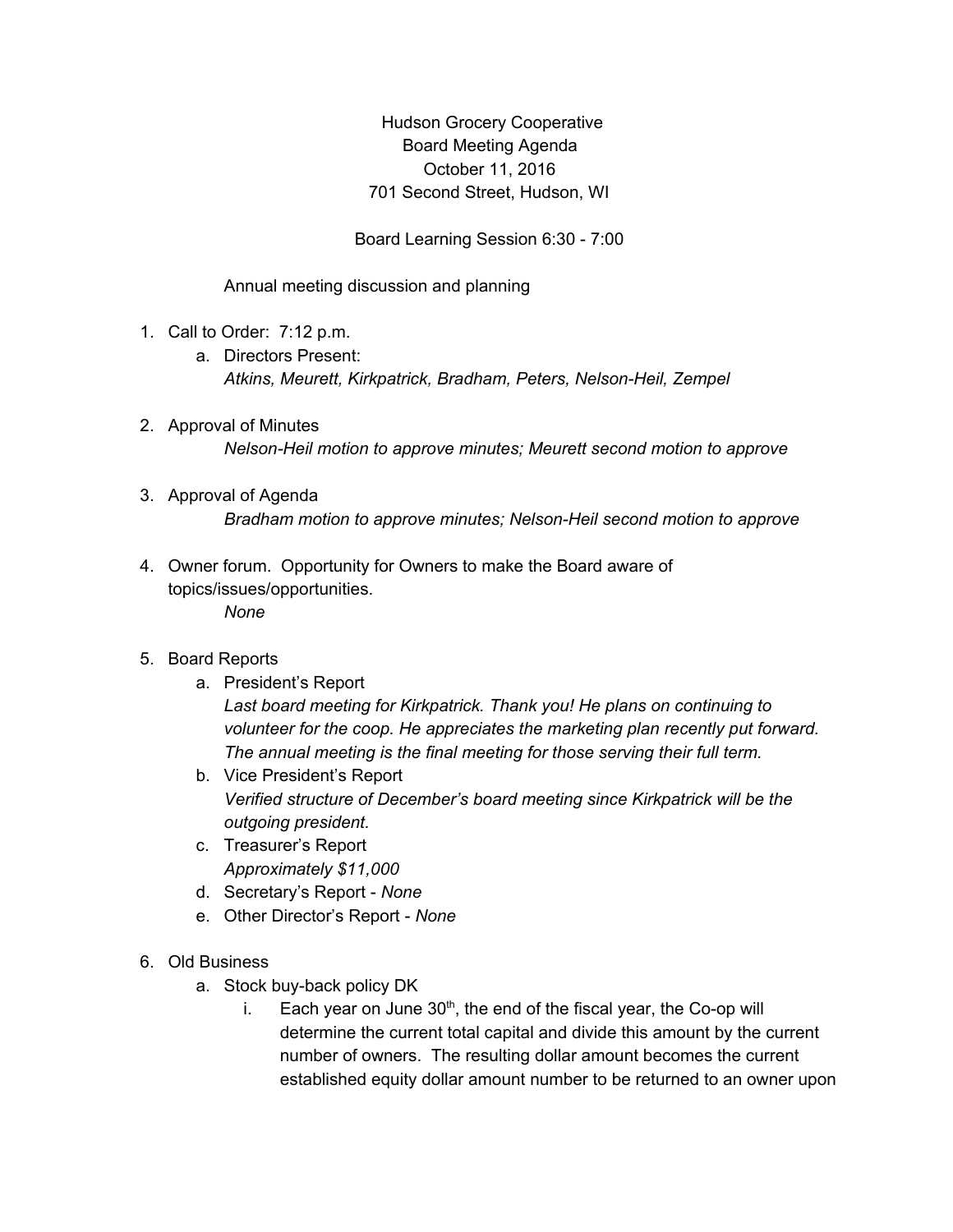the surrender or the buy back of shares. This number will be used for the entire fiscal year.

*Atkins motion to approve policy; Nelson-Heil second motion to approve policy. A letter, to be approved by our CPA, will be sent out to owners explaining the approved policy on stock buyback.*

- b. Committee goal setting for 2017 Move to committee reports DK
- 7. Committee Reports
	- a. Fundraising & Finance Currently non-standing
	- b. Ownership & Volunteers

*Atkins & Bradham will get* a *comprehensive list of volunteers and their volunteer hours for annual meeting. 3rd Monday of every month the owner database will be uploaded to G drive.*

*Goals & Budget:*

- *● Document planning procedure for annual meeting & post meeting process*
- *● Initiate volunteer training pack & hold volunteer party*
- *● \$400 for annual meeting*

*Zempel motion to approve new owners; Nelson-Heil second motion to approve new owners*

c. Marketing & Communications

*Goals & Budget:*

- *● Consistent branding & messaging*
- *● Monthly event*
- *● Foster community awareness*
- *● Film screening: Seed : the Untold Story (January 2017)*
- *● Hot Air Affair*
- *● Spring Showcase*
- *● Ciranda Garden Fair*
- *● Mutt Wash*
- *● 4 other undetermined events*
- *● \$150 film screening giveaways*
- *● \$1225 for 5 events*
- *● \$100 for t-shirts*
- *● \$485 brochures (5,000)*
- *● \$200 (\$5-20 per event Facebook boosting)*
- *● \$186 postcards (500 of 3 different ones)*
- d. Steering
	- *Goals & Budget:*
		- *● Board assessment and improvement process*
		- *● Research opening online or coop buyers club*
		- *● Focus on board education*